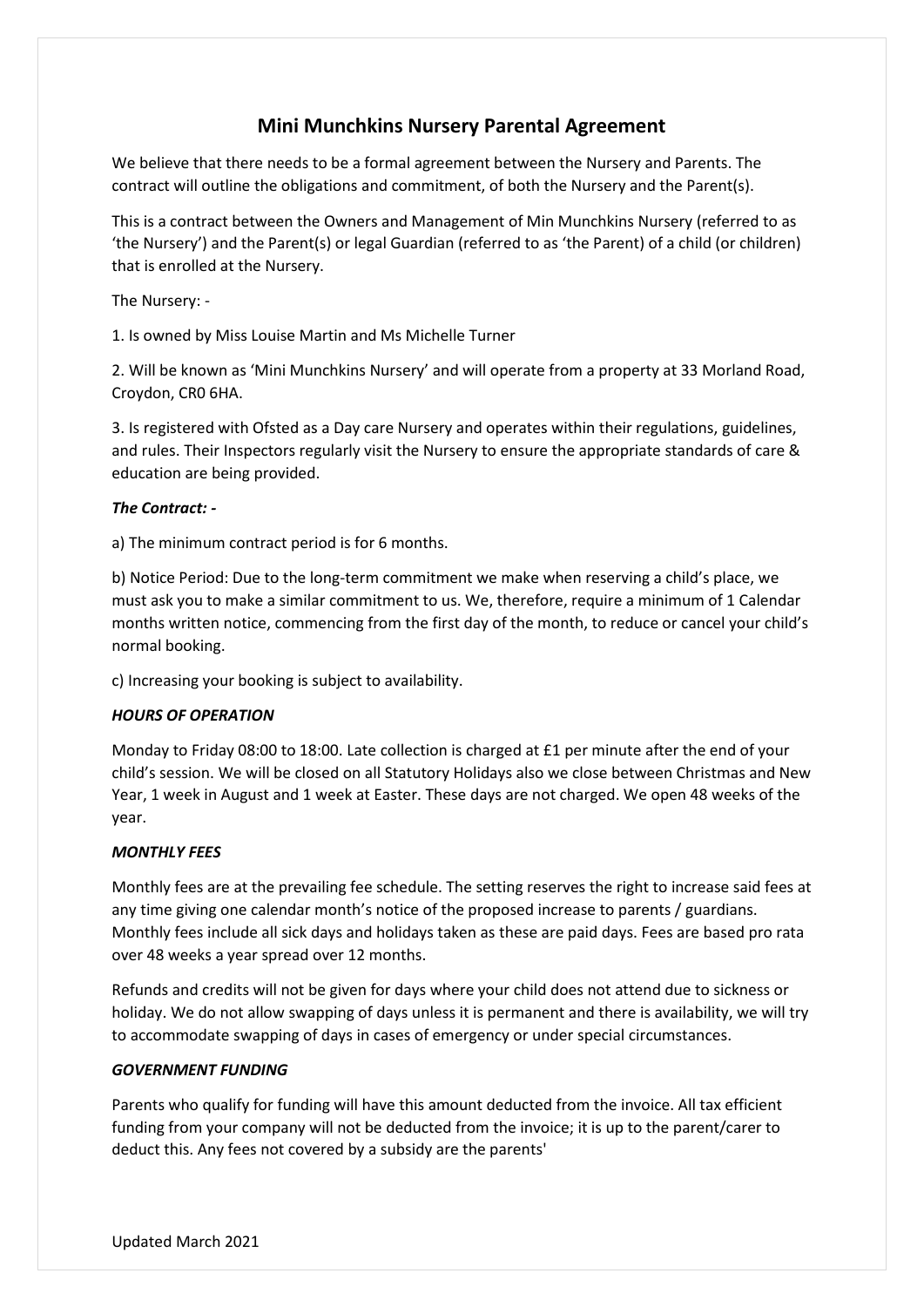responsibility and are payable on the last day of each month in advance. All subsidised payments must also be paid by the first of each month in advance.

# *PAYMENT POLICY*

Parents agree that all monthly fees (full time and part time attendance) will be paid on the last day of each month in advance.

Additional sessions will be invoiced at the end of each month and will be due for payment immediately. Unpaid fees are subject to a £50 late payment fee if fees not received by the 7th day of the month. Unpaid fees may result in immediate suspension or termination of care unless reasonable arrangements are made and accepted by both parties. Extra hours are billed at the session rate or hourly rate.

Payment of fees are by bank transfer / standing orders or cash only. No cheques.

# *ILLNESS POLICY*

Please advise the nursery prior to 8:30 am if a child will not be attending due to illness. Parents agree that a child who is ill (e.g. fever, infection, diarrhoea, communicable disease, or any other type of illness that may be passed on to others, with the exception of the common cold) will be kept at home to protect the well-being of the staff and other children in our care. The parents further agree should a child become ill while in our care that immediate arrangement will be made to remove the child from the nursery. Children will not be allowed to return to nursery until they have been symptom free for at least 24 hours for a fever and 48 hours for sickness or diarrhoea.

If a child is given Calpol for any reason including temperature and teething before coming into nursery, the child must stay at home for the next 24 hours. We deem the child is not well for nursery if they have had to have Calpol before coming in.

In some cases, a note from a doctor may be necessary. By signing this contract, you are agreeing to staff seeking any necessary emergency medical advice or treatment during their time at Mini Munchkins Nursery. Please refer to our sickness policy for more information about this topic.

## *LATE ARRIVAL/PICKUP POLICY*

Please advise the nursery immediately if you will be arriving later than the pre-arranged time to pick up your child. It is the parents' responsibility to ensure that children are picked up no later than 18:00. If you are not able to pick up your child by 18:00 alternate arrangements must be made.

Please notify the nursery if an unauthorised person will be picking up your child. Verbal or written permission must be received before we will release a child to anyone who is not authorised on the registration form. They must bring photographic I.D. plus a photograph to be kept on file and a password will be used.

## *TERMINATION*

Mini Munchkins Nursery reserves the right to suspend or terminate care of any child without notice, should it be deemed necessary for the overall safety and well-being of staff and/or other children in in our care.

## *WITHDRAWAL*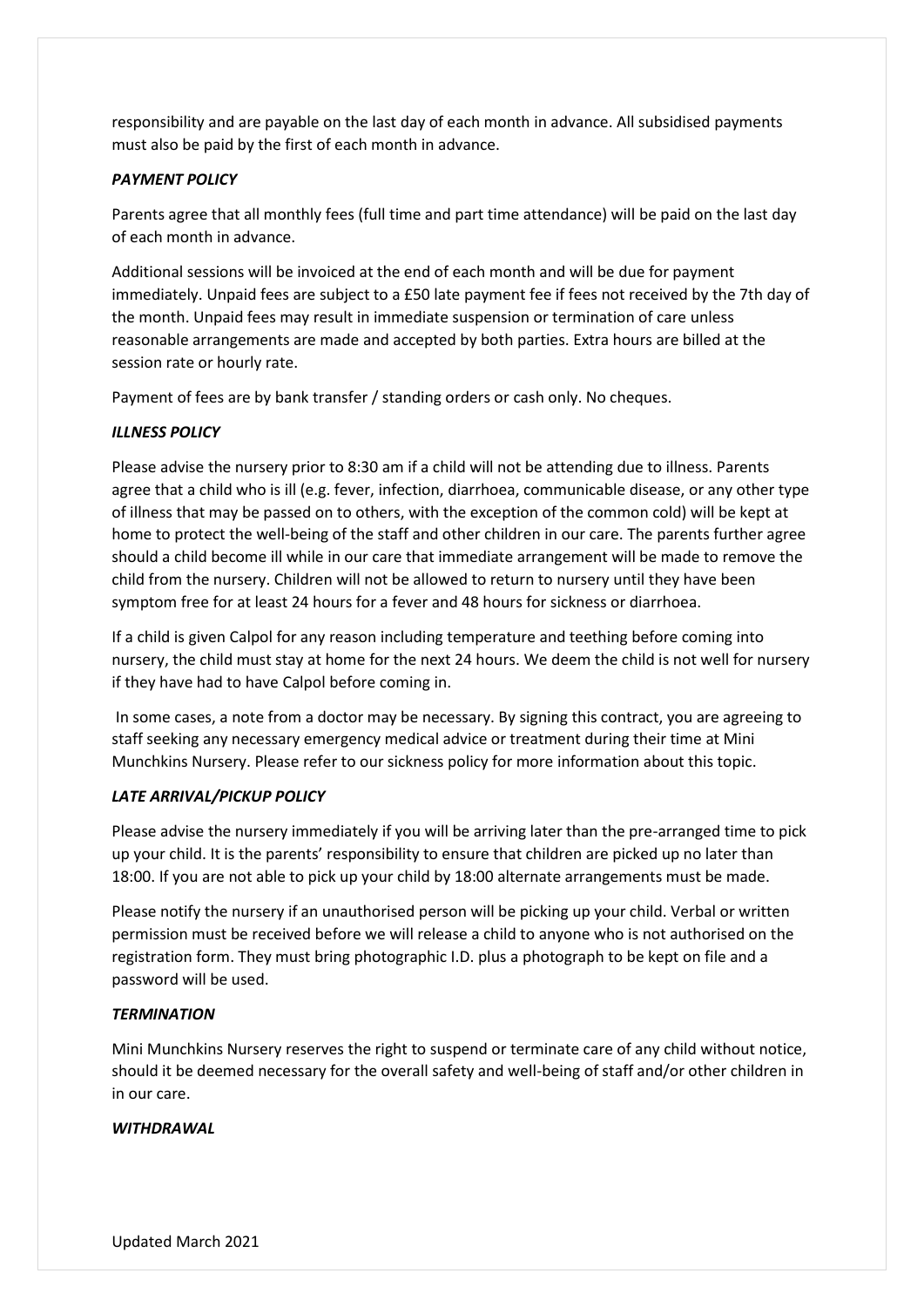Notice Period: Due to the long-term commitment we make when reserving a child's place, we must ask you to make a similar commitment to us. We, therefore, require a minimum of 1 Calendar months written notice, commencing from the first day of the month, to reduce or cancel your child's normal booking.

# *HEALTH & SAFETY*

The name of the designated Health & Safety Officer is on the main notice board. Any health & safety queries please arrange to meet with the Nursery Manager. We would ask all parents to make sure doors are closed when entering or leaving the building and that they are mindful of little fingers. If the nursery has to close due to any health and health & safety and illness reasons including bad weather, fees will still be due to be paid during the period closed.

## *REGISTRATION*

A non-refundable registration fee of £30 (per child) and 2-week deposit (paid space) is required upon completion of registration to secure your child's placement in care. The registration fee is nonrefundable. Spaces will not be held unless the registration fee is paid in full.

#### *POTTY TRAINING*

We will work in conjunction with parents during potty training. If you have a method that has been working for you, please let us know and we will adopt it for your child. Should you discontinue potty training at home, please let us know. If a child shows no interest in potty training, we will discuss this with you and probably choose to discontinue and try again at a later date.

#### *BEHAVIOUR MANAGEMENT*

If a child's behaviour is seen to endanger others and all routes according to our Behaviour policy have been adhered to Mini Munchkins Nursery will take advice from the local authority and arrange a meeting with the parents to discuss the options available.

If a parent does not support the nursery in gaining help and advice from outside agencies, then The Mini Munchkins Nursery reserves the right to terminate the parent's contract and will no longer provide care for that child.

#### *WHAT TO WEAR*

In order to feel free to explore and experiment with all kinds of materials, including messy ones, it is advisable to send children. dressed in clothes that are easily washable and preferably not new. It is good for children to practice the skills, which will make them independent. Simple clothing which they can handle themselves will enable them to go to the toilet unaided and to put on and take off their outdoor clothes without being too dependent on other people for help. The Nursery also requests that each child is provided with a pair of Wellington boots, waterproof coat and trousers, which is clearly labelled, to be kept at the Nursery.

#### *MOVING ROOMS*

We move children in consultation with parents and guardians when they reach the age or development stage of the next room. We offer the children settling in visits with their new key person before they start their new room.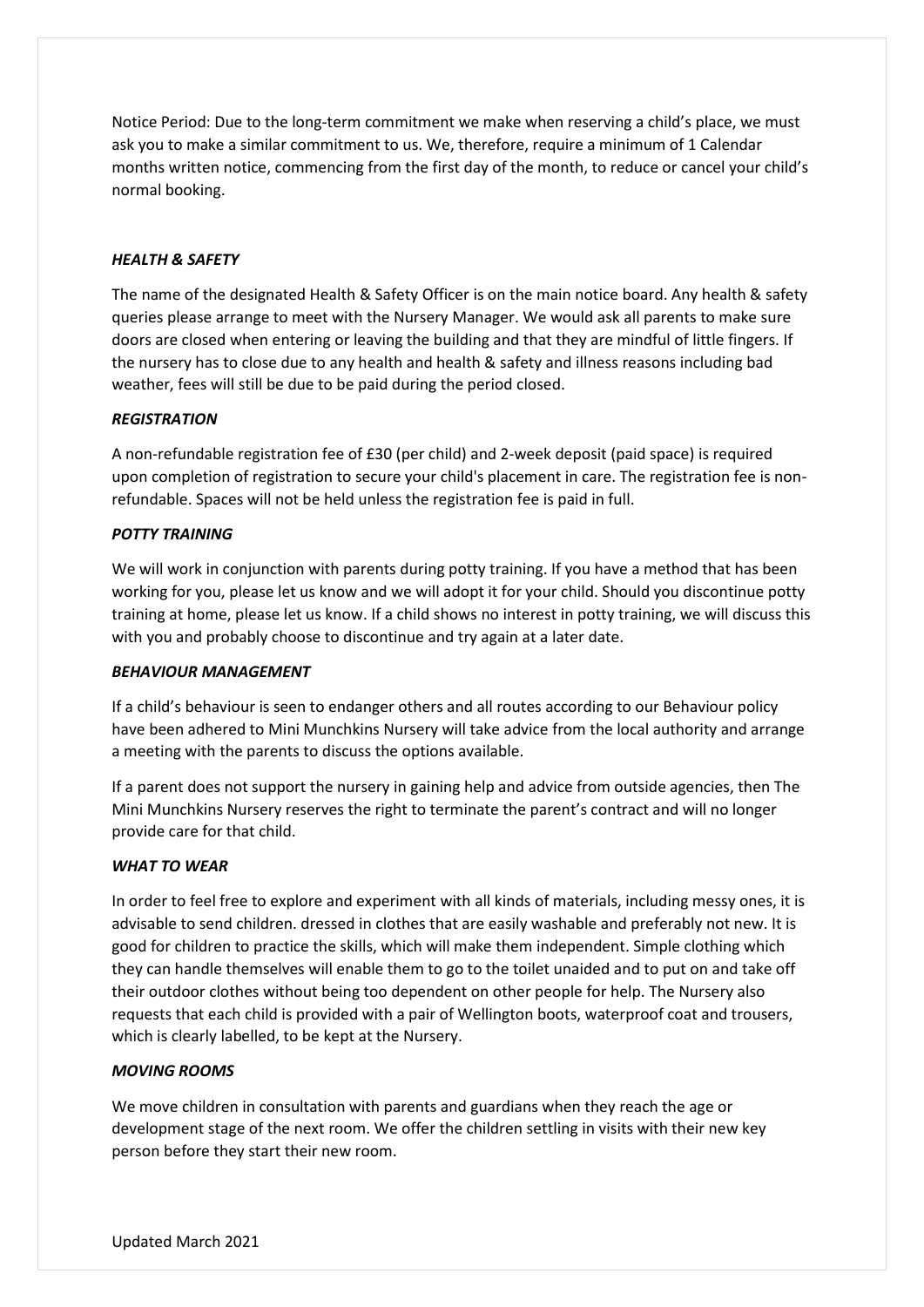# *DATA PROTECTION*

I understand that my child's records will be held on a computerised database and that this is protected by the Data Protection Act 1984 & 1998 and that they will be used for no other purpose than company business. I understand that if I require a copy of this personal information, I must make a request in writing. I agree to be contacted via email for the purposes of nursery.

## *SAFEGUARDING*

I understand that the Safeguarding Vulnerable Groups Act 2006 places a duty on the staff to follow specific child protection procedures should any concerns be made and that there is a Safeguarding Children Policy available for me to view at any time.

#### *NON -SOLICITATION OF STAFF*

a. The parent/guardian of the child who is subject to this Registration Form, hereby agrees that during the term of this agreement and for the period of six months after its termination (howsoever terminated) that (s)he will not seek to employ, entice away or attempt to entice away from the employment of Mini Munchkins Nursery ('the Company') any person or persons employed by the Company at the date of termination of this agreement or any person or persons who were employed by the Company in the six months preceding the date of termination of the agreement.

b. If the parent/guardian shall breach clause 10(a) then (s)he shall indemnify the Company fully in respect of all and any costs, claims, damages and expenses incurred by the Company as a result of the aforementioned breach to include the cost of replacing the relevant member of staff to include, but not limited to agency fees, advertising costs, management time in interviewing and all such other costs reasonably and necessarily incurred by the Company in replacing the member of staff together with all legal fees and disbursements.

## *EXCLUSION*

If in the reasonable opinion of the setting manager or person of similar standing or authority it is considered that the continued presence of the child referred to herein is detrimental to the health, safety or wellbeing of the child or other children in the setting or the setting practitioners or other staff so employed then the setting may serve notice to the parent/guardians or a request for the child to be immediately removed from the setting and the provision of one month's notice shall not apply.